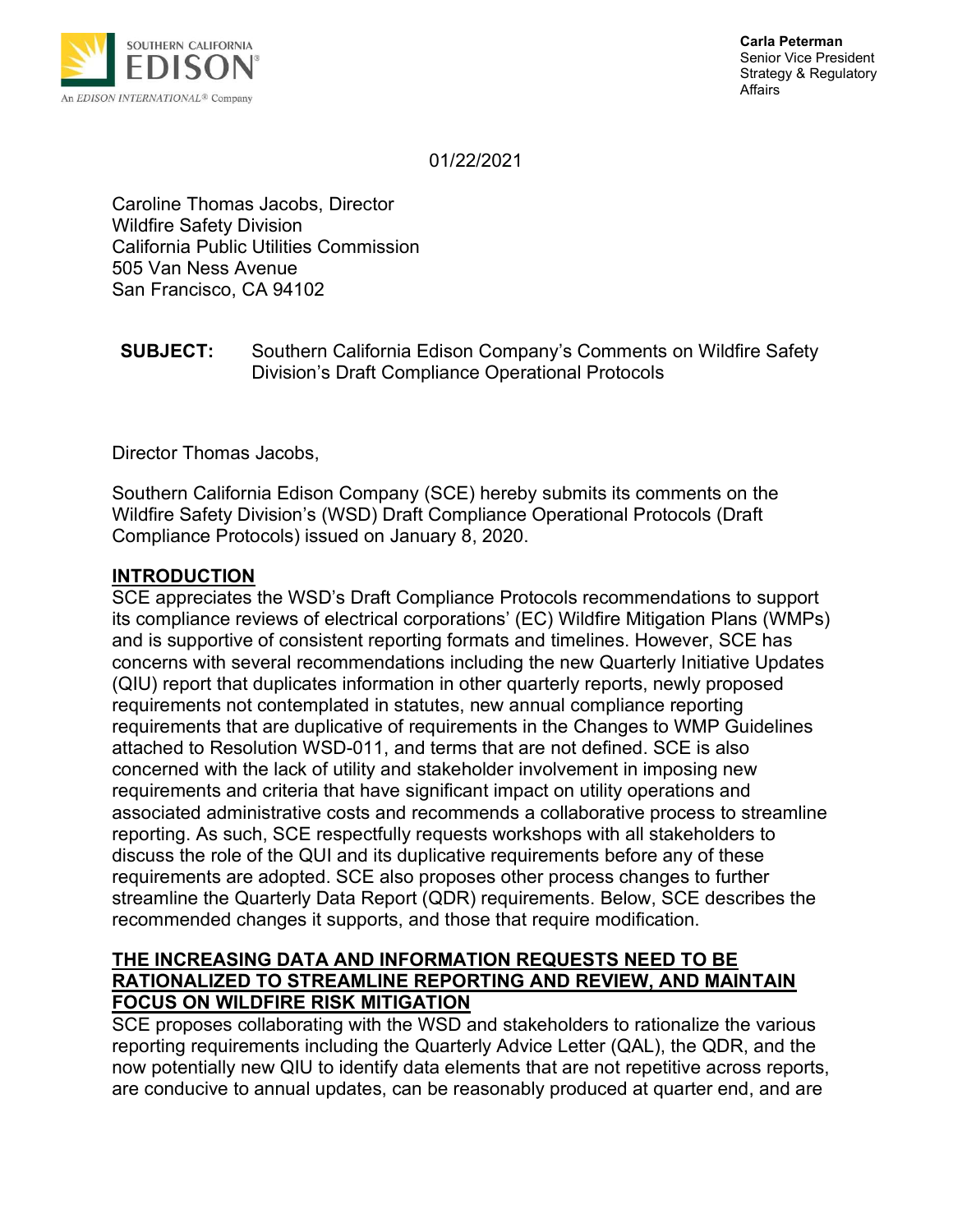reasonably relevant to WMP review and approval. SCE agrees with streamlining and believes pertinent and responsive data is an integral part of making the WMP review and compliance processes better. SCE proposes two tracks of workshops, one track to rationalize the QIU with the other non-spatial data and reporting requirements and the other track to work through the policy and technical details of the non-spatial and Geographic Information Systems (GIS) spatial data. As described in the sections below, the existing and proposed reporting requirements contain duplicative information, include data/information that is not relevant for wildfire risk mitigation and/or WMP compliance, and are a significant burden on utility employees that affects their ability to implement wildfire mitigation initiatives. In Resolution WSD-011, WSD acknowledged concerns about the volume and scope of quarterly reporting requirements and indicated that it would work with stakeholders to ensure these requirements can be met.<sup>1</sup> There are several instances of duplicative data across the various reporting requirements, including the GIS spatial data. For example, in the QDR spatial data requirements, the Initiative Asset Log table includes the list of assets associated with each initiative. But the table also includes derived master data attributes for each listed asset, i.e., attributes such as substation, circuit, circuit type, and circuit length. These derived master data attributes for each asset are also included on the respective Asset Point and Asset Line tables. Similarly, and as explained further below, the proposed QIU report contains requirements that are duplicative of information in the QDR and the QAL.

SCE supports the WSD's focus on data, but the requirements should be rationalized to streamline reporting and review, and maintain focus on wildfire risk mitigation. SCE recommends the WSD support its recommendations below to pause the QIU, amongst other suggestions, and establish a process with stakeholders to develop a better and more streamlined reporting process.

### BEFORE THE QUARTERLY INITIATIVE REPORT IS ADOPTED THE WSD SHOULD RATIONALIZE THE REQUIREMENTS IN A SERIES OF WORKSHOPS

The WSD proposes that ECs set up quarterly targets for its wildfire initiatives and report progress made each quarter. According to the Wednesday, January 13, 2021 WSD clarification meeting with the ECs, the QIU report is intended to report plans and progress of utility initiatives on a quarterly basis. Specifically, the QIU template, attached to the Draft Compliance Protocols letter, includes fields for wildfire mitigation initiatives,<sup>2</sup> quarterly targets for those initiatives and progress of the quarterly targets. As further explained below, the QIU report does not seem necessary, duplicates information in other reports, is inconsistent with statutory law and Commission Resolutions, and should not be adopted until rationalized with the other reports in collaboration with ECs and stakeholders. SCE recommends 2-3 workshops, 2-4 hours

<sup>&</sup>lt;sup>1</sup> Resolution WSD-011, p. 16.

 $2$  An initiative is a commitment pertaining to a wildfire risk mitigation activity in an EC's WMP used to measure performance and compliance. See Resolution WSD-012, Attachment 1, p. 3, fn. 1.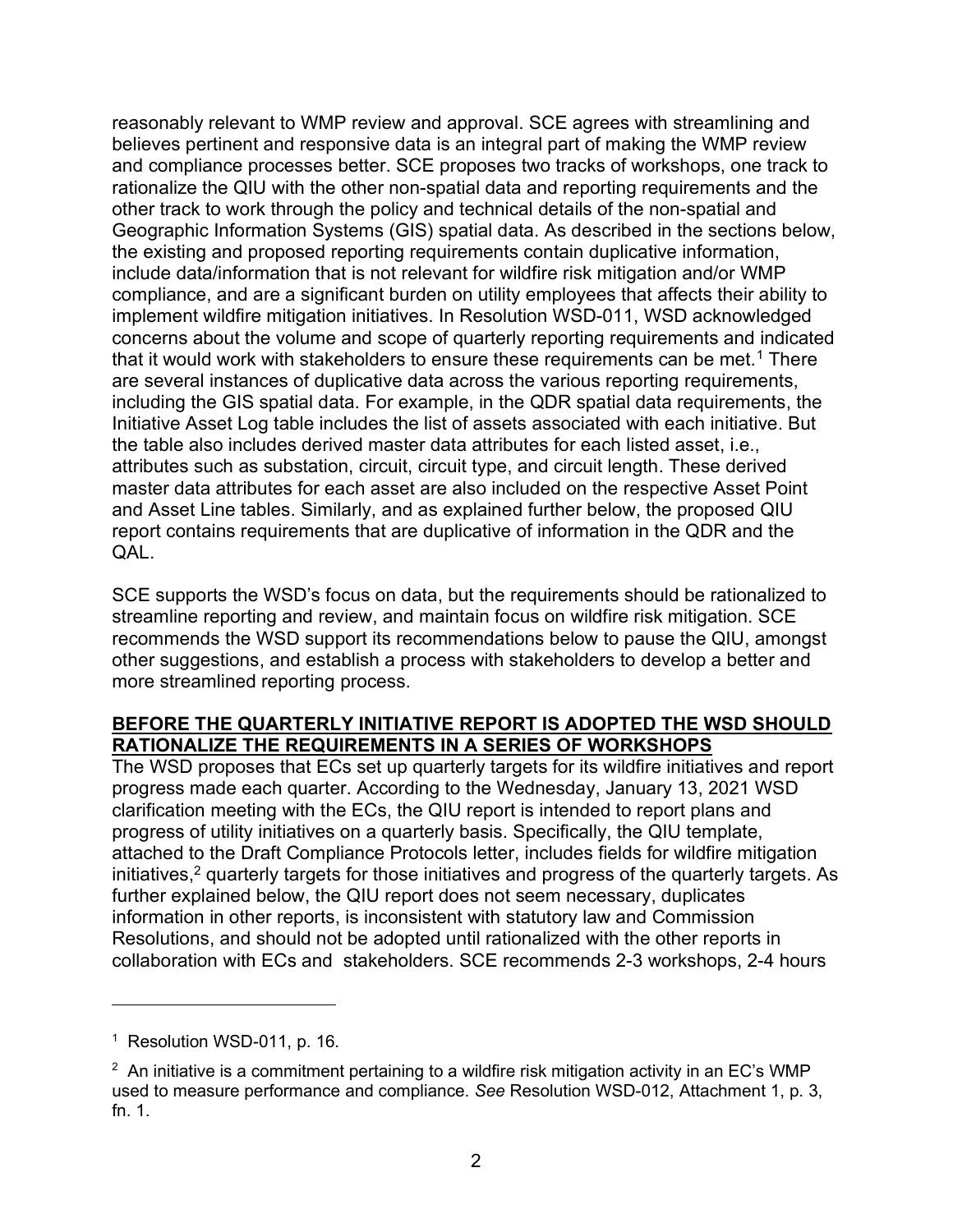long beginning after WMP approval and scheduled over a 1-2 month period. Whether the outcome of these workshops is a new QIU report, a new initiative report with a different cadence, modifications to existing reports, and/or other changes, they could then be adopted and implemented in the third quarter of 2021 or beginning in 2022. Any potential future new report could follow a similar process prior to adoption. Below, SCE describes its concerns with the QIU report.

The ECs have historically neither been required to, nor established quarterly goals for their wildfire initiatives as wildfire mitigation planning is conducted on an annual basis. Requiring utilities to establish quarterly targets for their wildfire initiatives is also inconsistent with Resolutions WSD-011 and WSD-012 and Public Utilities Code (PUC) § 8386.3(c)(1). There is no wildfire initiative quarterly target requirement in WSD-011, which sets forth, amongst other items, the 2021 WMP Update requirements, or WSD-012, which adopted the wildfire mitigation plan compliance process. The compliance period for WMPs is annual not quarterly. PUC § 8386.3(c)(1) explains how the Annual Report on Compliance (ARC) is to address compliance with the plan during the prior calendar year. Resolution WSD-012 explains that WSD will assess compliance annually.<sup>3</sup> In the Draft Compliance Protocols, the WSD proposes that the annual compliance period be January 1 through December 31 for each calendar year.<sup>4</sup> Requiring ECs to establish quarterly targets thus runs counter to EC wildfire mitigation planning, Resolutions WSD-011 and WSD-012, PUC § 8386.3(c)(1), and language in the Draft Compliance Protocols. Further, quarterly goals could be unduly restrictive and limit the operational intra-year flexibility of an EC to deploy resources in a manner best aligned with achieving annual goals. As such, quarterly targets are an unnecessary, and potentially deleterious, requirement that do not contribute any incremental benefit to wildfire risk mitigation.

Moreover, ECs are already required to submit other extensive reports on a quarterly basis. These include the Quarterly Advice Letter (QAL) and the Quarterly Data Report (QDR) which includes the non-spatial data (Tables 1-12) and the GIS spatial data. These reports require information that is duplicated in the QIU report. For example, Initiative spatial data includes the same progress data, i.e., recorded units of work, for the major wildfire mitigation initiatives. Table 12 of the non-spatial data also includes progress data for each wildfire initiative. While not in the same format as the QUI, the non-spatial data template could be modified. Separately, the QAL requires ECs to provide details of the implementation of its WMP. These advice letters thus include numerical, descriptive, and color-coded status of each wildfire initiative on a quarterly basis. Again, not in the same format as the QUI, but all the necessary progress data and more is included. For example, SCE's advice letters include further description for wildfire initiatives that are considered "Behind Plan, At-Risk of Not Meeting Year-end Goal" and "Behind Plan, Likely to Meet Year-end Goal" including actions to improve performance. This information does not need to be repeated in the QIU report. Also, information included in the Q4 QIU report will be captured in the ARC. SCE supports the

3 Resolution WSD-012 at p. 7.

4 Draft Compliance Protocols at p. 1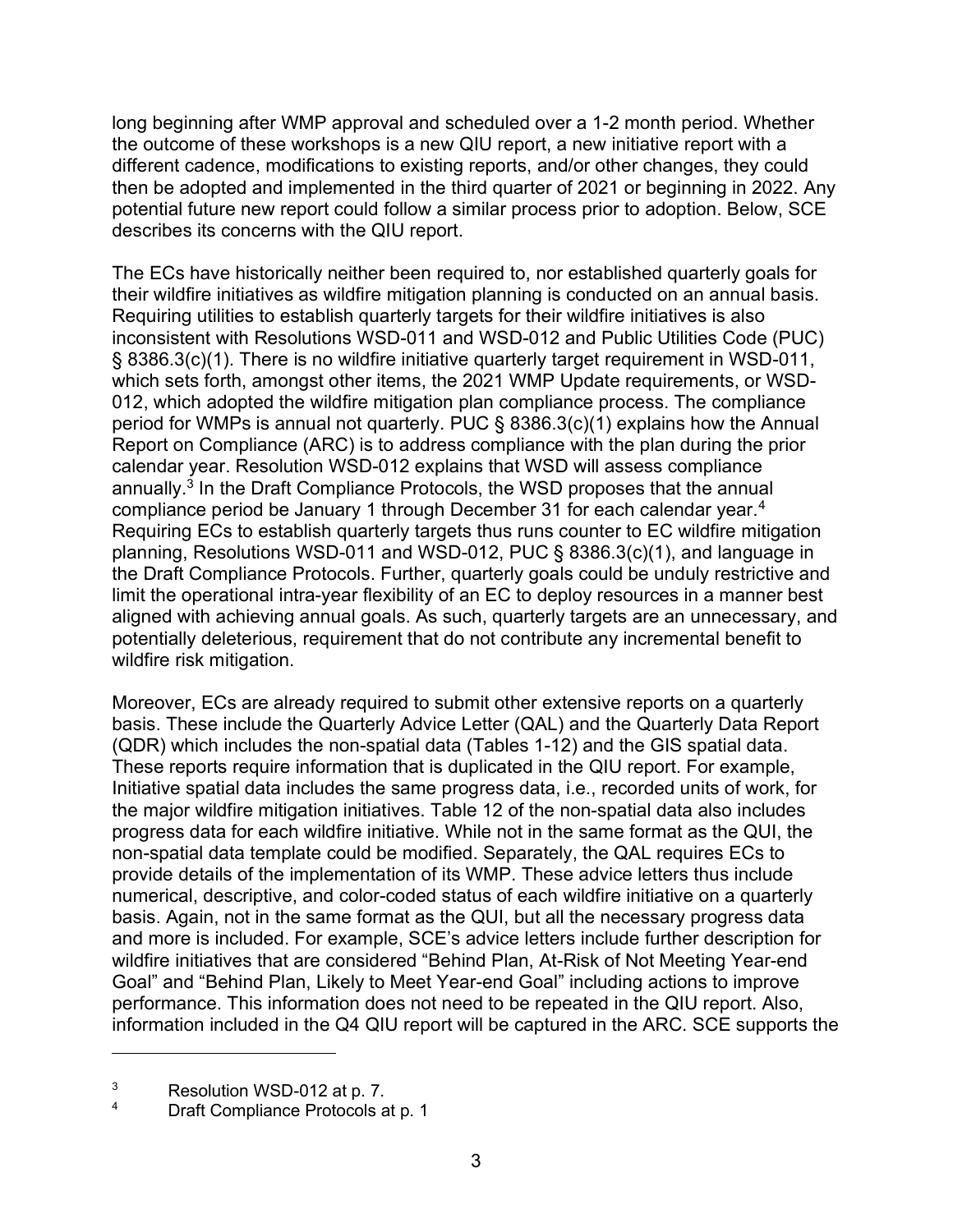WSD's intent of establishing consistent reporting to streamline communications; however, the QIU is largely duplicative of existing reports.

For all of the reasons stated above, SCE concludes that prior to adopting the QIU, the WSD should rationalize its requirements with the other reports in workshops beginning after WMP approval.

# QUARTERLY DATA REPORT

SCE reiterates its Comments on WSD's August 11-12, 2020 Workshop Presentations and Associated Staff Proposals and its Comments on Draft Resolution WSD-011 to establish policy and technical working groups for the QDR and its concerns with the burdensome quarterly requirements that should be rationalized to determine feasible submissions that directly correlate to reducing wildfire risk and PSPS impacts. To initiate this process, SCE recommends separate workshops to begin after WMP approval to establish the structure, process, scope and cadence for these working groups. As SCE has expressed, we support streamlining and believe pertinent and responsive data is an integral part of making the WMP review process better. Given that the QDR requirements are in their early stages, policy and technical working groups should be established and be a permanent part of the overall WMP process for some time.

SCE also seeks clarity on when Class B deficiencies will be resolved and removed from quarterly reporting requirements. Also, and as explained in previous comments, based on the current level of effort involved with manual data ingestion, transformation, additional data derivation, consolidation and validation activities in support of WSD data submissions, 30 days to submit the QDR after the end of each quarter is insufficient at this time. SCE recommends the QDR be due 45-60 days after the end of the reporting period until systems are more fully automated.

# ANNUAL COMPLIANCE REPORTS

The Draft Compliance Protocols include new requirements for the ARC that are already covered in the 2021 WMP Guidelines or should be removed for other reasons, and requirements the need further definition. First, SCE interprets the risk reduction intent of implementing approved wildfire mitigation initiatives as assessing its annual wildfire initiative goals against the annual wildfire initiative results taking into consideration our stated risk order for the wildfire initiatives. Second, SCE interprets including in its ARC a list of operational changes $^5$  to mean those changes that were submitted in the Change Orders Reports. SCE requests the WSD affirm these interpretations or clarify what it means by "risk reduction intent" (and how this is supposed to be calculated) and "operational changes."

SCE is also confused regarding the ARC requirement to provide forecast versus actual spending and its relevance to WMP compliance. Though the WMP requires cost information and the WSD has the compliance responsibility to ensure ECs not divert

<sup>5</sup> Draft Compliance Protocols at p. 5.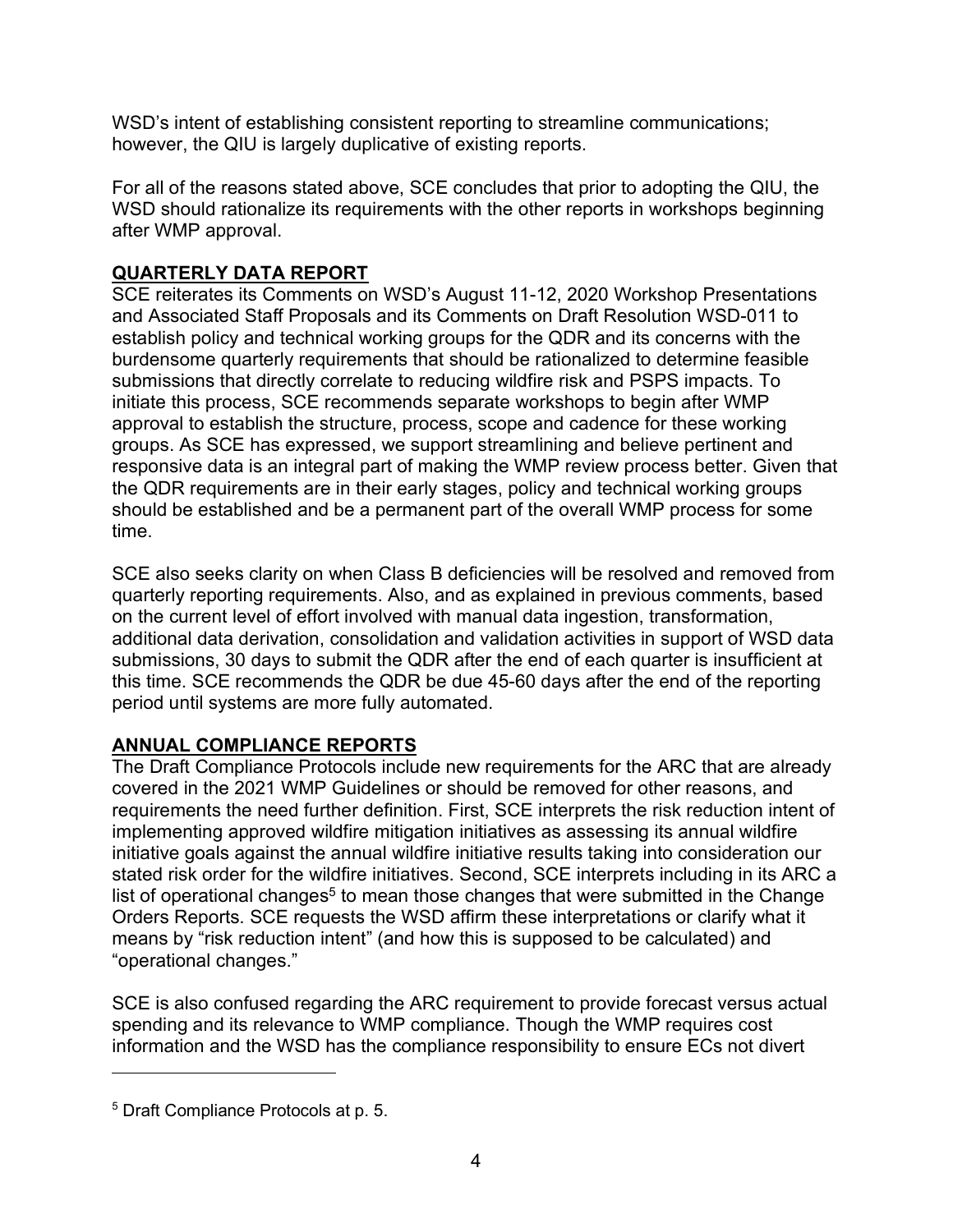revenues authorized to implement the plan to any activities or investments outside of the plan, the CPUC has clearly established that the WMP is not a cost review or cost recovery mechanism.<sup>6</sup> WMP compliance mostly relates to utilities implementing the scope of work approved in their WMPs. Recorded costs are also already required to be provided in the 2021 WMP Update and the QDR. As such, this requirement should be removed. Additional cost information is an unnecessary additional requirement that does not add any additional benefit in wildfire risk mitigation, and the WSD can view this information in both the 2021 WMP Update and the QDR.

Finally, a description of whether the implementation of WMP initiatives changed the threshold(s) for triggering a PSPS event and/or reduced the frequency, scale, scope and duration of PSPS events is already covered in Chapter 8 of the 2021 WMP Guidelines. The 2021 WMP Guidelines includes several changes from the guidelines used for the 2020 WMP. Amongst other changes, the WSD created a separate chapter for PSPS data and information. The PSPS chapter includes several requirements including, but not limited to, descriptions of protocols and thresholds for PSPS implementation and a quantitative description of how the circuits and numbers of customers that the utility expects will be impacted by any necessary PSPS events is expected to evolve over time. As such, the 2021 WMP Update will describe changes to frequency, scale, scope and duration of PSPS events which transpired in 2020 and projections for 2021. SCE will also describe prospective changes to thresholds as a result of its system hardening. Given that the requested PSPS information will be included in the 2021 WMP Update, it should be eliminated from the ARC.

# RESPONSE AND CORRECTIVE ACTIONS TIMELINE

Resolution WSD-012 and the attached WMP Compliance Process provide only a highlevel discussion of WSD's annual compliance process. SCE was hoping that WSD's Draft Operational Protocols would provide the details on how WSD would implement and operationalize its annual compliance oversight responsibilities so that utilities can have a better understanding of the expected process and prepare to support accordingly. However, the Draft Compliance Protocols are more focused on how electrical corporations are to submit various reports than how WSD will implement and operationalize their compliance oversight responsibilities. WSD's Draft Operational Protocols should include a series of workshops with ECs and stakeholders to develop the necessary details. SCE further describes its recommendations below.

# A "WMP Defect" Should be Defined through Workshops with Electric Utilities and **Stakeholders**

Resolution WSD-012 sets forth accelerated remediation timeframes for "WMP defects" compared to General Order (GO) 95 "defects." However, WSD has not defined what it classifies as a "WMP defect." GO 95 already has different remediation timeframes for "defects" in Tier 2 and 3 High Fire Threat Districts (HFTD) compared to those in non-

<sup>6</sup> D.19-05-036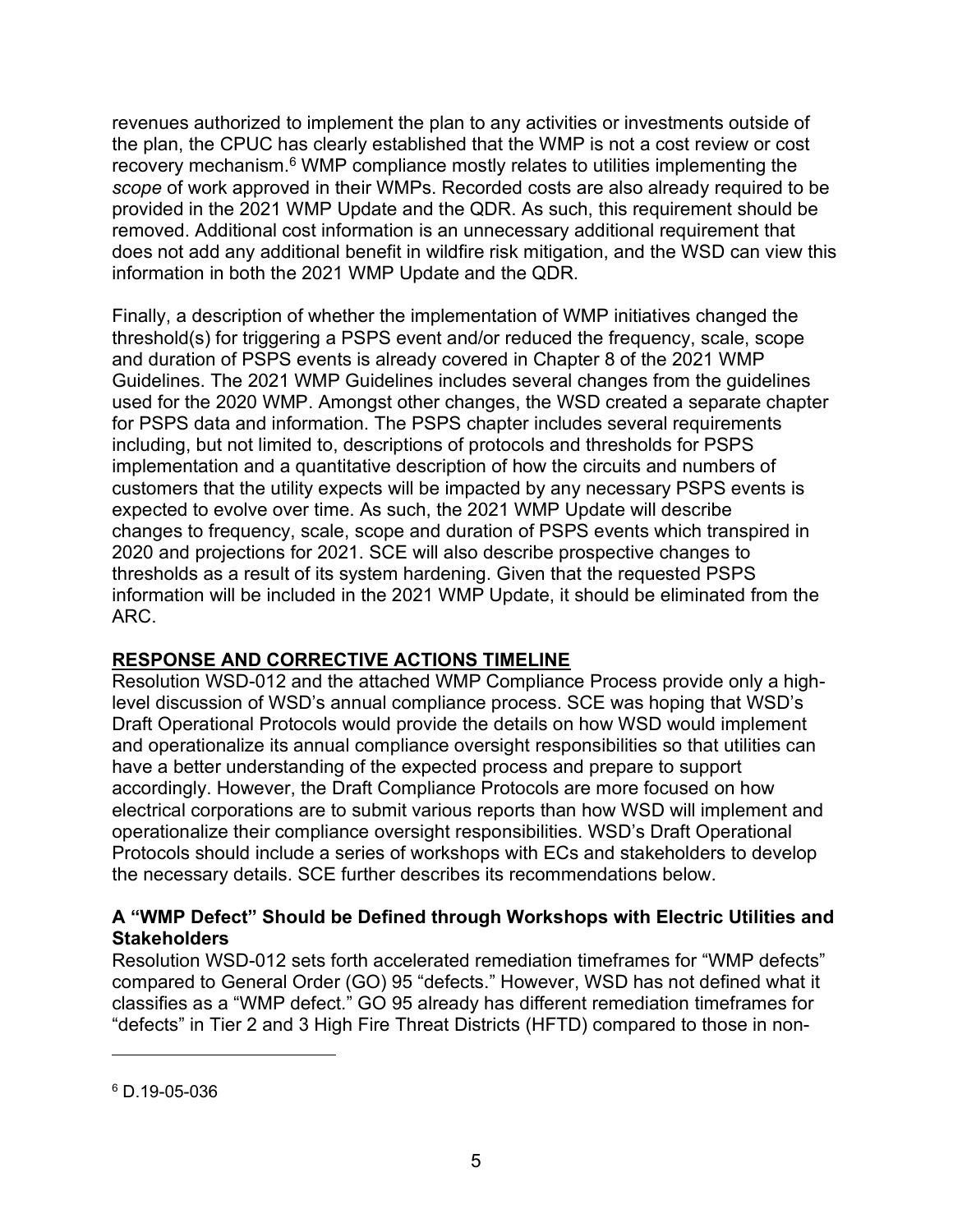HFTD areas.<sup>7</sup> Thus, it is unclear what constitutes a "WMP defect" and how that is different from a GO 95 "defect." Moreover, WSD's primary purpose is to ensure electrical utilities are taking effective actions to reduce utility-related wildfire risk. As such, the determination of what is classified as a "WMP defect" should take into consideration the defect's potential to ignite a catastrophic wildfire. For example, vegetation touching a down guy wire above the insulator (with all other vegetation clearances in compliance) should not be treated as a "WMP defect" simply because the structure is in a HFTD area. This defect does not pose an ignition risk and thus should be classified as a GO 95 "defect," subject to the GO 95, Rule 18 remediation timeframes. Another commonsense example is a broken or missing High Voltage sign. A broken or missing High Voltage sign does not pose any potential ignition risk and should not be considered a "WMP defect" in any situation. Accelerating the remediation time frame, as required for "WMP defects," will require utility resources to de-prioritize other higher-priority work and create a less efficient remediation process. Identifying defects that do not pose an ignition risk as a "WMP defect" would create greater wildfire risk to utility facilities and the communities utilities' serve. It is critically important to not over-categorize defects as "WMP defects" simply because the defect is located in a HFRA because this could have substantial implications on utility operations and costs including deviating resources from higher priority work from safety and reliability perspectives to meet compliance requirements. SCE recommends the WSD hold workshops with the utilities and stakeholders to determine the list of "WMP defects." Definition of "WMP defects" and corresponding remediation timeframes that will constitute as regulatory requirements should be developed through thoughtful discussion and analysis among stakeholders.<sup>8</sup> WSD should provide its proposed list of "WMP defects" that pose an ignition risk requiring remediation sooner than a GO 95 "defect" with supporting data and analyses in advance of the workshops. WSD's Draft Operational Protocols should thus include a series of workshops to develop the criteria WSD should use to classify "WMP defects" as compared to a GO 95 "defect" in Tier 2 and 3 and inform of the date it will provide its proposed list and supporting data.

# "WMP Defects" considered to be "Severe," "Moderate" and "Minor" Should Also be Defined in Workshops with Electric Utilities and Stakeholders

 $7$  GO 95, Rule 18 A.(2)a)(ii) states for Level 2 corrective actions "Time period for correction to be determined at the time of identification by a qualified company representative, but not to exceed: (1) six months for nonconformances that create a fire risk located in Tier 3 of the High Fire-Threat District; (2) 12 months for nonconformances that create a fire risk located in Tier 2 of the High Fire-Threat District; (3) 12 months for nonconformances that compromise worker safety; and (4) 59 months for all other Level 2 nonconformances."

<sup>&</sup>lt;sup>8</sup> SCE recognizes that time is of the essence and supports an efficient process. However, technical analyses and reviews along with proper stakeholder vetting can take significant time. For example, the process to revise GO 95 Rule 18 specifying maximum repair time frames for GO 95 nonconformances identified in Tier 3 and Tier 2 of the (then) new High Fire Threat District was the culmination of nearly 10 years of public workshops and technical meetings. This process also resulted in the adoption of many changes to other GO 95 rules, GO 165, and GO 166.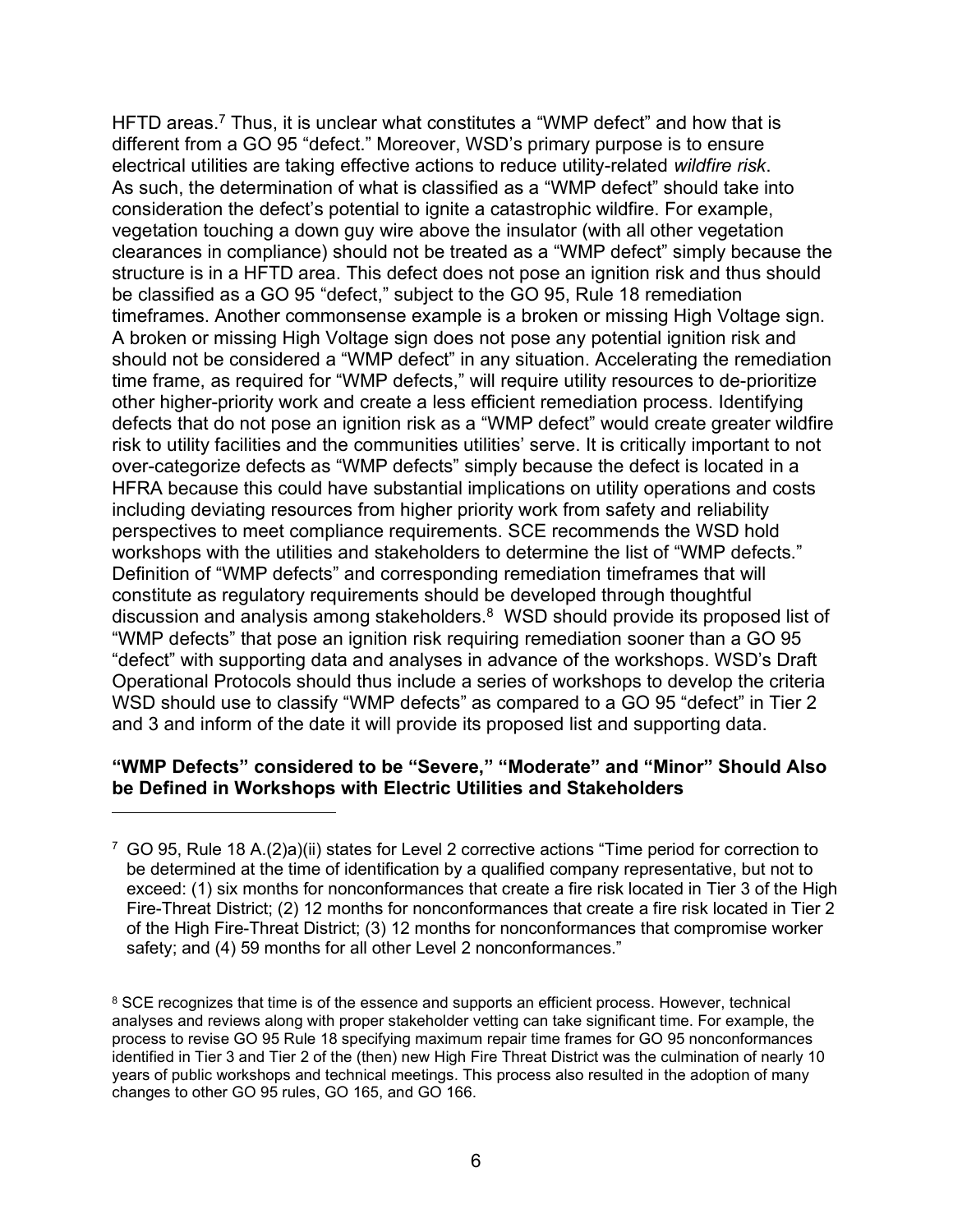WSD has also not defined what types of "WMP defects" will fall within each of the three remediation categories. While WSD may not be able to provide an exhaustive list of all potential defects by category, SCE recommends WSD collaborate with utilities and stakeholders to define these in the workshops proposed above. It would be helpful to utilities and stakeholders for the WSD to provide its initial criteria for what types of defects it believes fall under each category prior to the workshops. WSD's Draft Operational Protocols should thus also explain how the criteria for what types of "WMP defects" will fall within each of its categories will be developed through workshops.

# WSD's Operational Protocols should provide details about WSD's Reporting of Defects

WSD has stated that they will be publicly posting a monthly report regarding its audit findings and field inspection reports. However, WSD has not provided any details about what will be contained in the report and the process that ECs can use if they dispute the findings reported by WSD. These details should be included in WSD's Draft Operational Protocols.

### Responses to WSD should be based on business days, not calendar days

In its Draft Compliance Protocols, WSD includes multiple correction actions timelines with specific turnaround times. For example, the WSD states "If the EC does not agree with the categorization of the severe defect WSD has identified, the EC shall provide the WSD Inspector with written explanation within 2 calendar days."<sup>9</sup> While SCE understands that it is important to resolve potential defects in a timely manner and "severe" defects immediately, the response times should be in business days as opposed to calendar days. Using the example above, requiring a written response in 2 calendar days will require some responses to be due on weekends and holidays. For example, if WSD informs the EC on a Friday of a possible "severe" defect, the EC would have to respond back with its objections no later than Sunday. SCE proposes that the time periods to respond back to WSD in various situations be in business days instead of calendar days. Also, while certain communication for "severe" defects needs to be immediate, written explanations of what was done to cure a "severe" defect should be given at least 5 business days. A simple phone call could inform of the correction with a written explanation 5 business days later.

### **CONCLUSION**

SCE appreciates the opportunity to submit its comments on the Draft Compliance Protocols.

If you have any questions, or require additional information, please contact me at carla.peterman@sce.com.

<sup>9</sup> Draft Operational Protocols, p.10